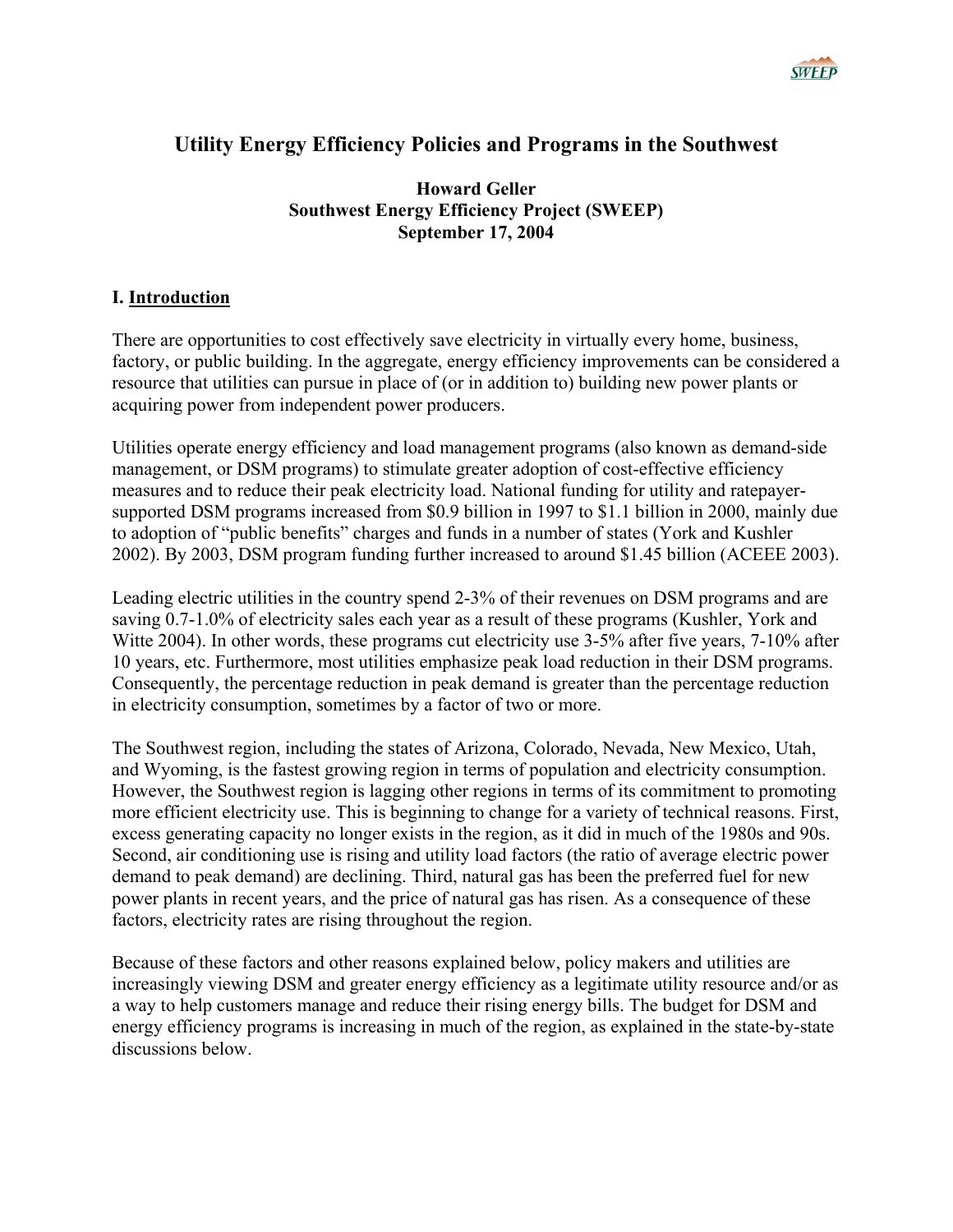

#### **II. Status of Energy Efficiency Programs in the Southwest**

According to the Energy Information Administration (EIA), utilities in the Southwest spent about \$16 million on energy efficiency programs as of 1999, only about 0.14 percent of their total revenues (EIA 2001). Utility funding of energy efficiency programs has increased since 1999 in a few Southwest states, most notably in Colorado, Nevada, and Utah. But funding for energy efficiency programs has declined in other states, most notably Arizona.

Table 1 estimates the budget for utility-sponsored demand-side management (DSM) programs in each state during 2001-2005.<sup>1</sup> Total funding nearly tripled from about \$21 million in 2001 to \$57 million as of 2004. The latter value is equivalent to about 0.4 percent of electric utility revenues in the six-state region. This is far below what is justified given the tremendous cost-effective energy savings potential in the southwest (SWEEP 2002). DSM funding is expected to continue to rise to around \$80 million (about 0.6% of revenues) in 2005 due mainly to DSM program growth proposed by the Arizona Public Service Company and other organizations in Arizona.

| <b>State</b>  | DSM program budget<br>(million \$ per year) |                |                |                |                |  |  |  |  |
|---------------|---------------------------------------------|----------------|----------------|----------------|----------------|--|--|--|--|
|               | 2001                                        | 2002           | 2003           | 2004           | $2005$ (est)   |  |  |  |  |
| AZ            | 8                                           | 4              | 4              | 4              | 20             |  |  |  |  |
| CO            | $\overline{4}$                              | 10             | 15             | 22             | 22             |  |  |  |  |
| <b>NV</b>     | $\overline{2}$                              | 3              | 11             | 11             | 14             |  |  |  |  |
| <b>NM</b>     | $\overline{2}$                              | $\overline{2}$ | $\overline{2}$ | $\overline{2}$ | $\overline{2}$ |  |  |  |  |
| <b>UT</b>     | 5                                           | 9              | 13             | 18             | 22             |  |  |  |  |
| WY            | $\sim 0$                                    | $\sim 0$       | $\sim 0$       | $\sim 0$       | $\sim 0$       |  |  |  |  |
| <b>Region</b> | 21                                          | 28             | 45             | 57             | 80             |  |  |  |  |

*Table 1. Utility Spending on Demand-Side Management Programs in the Southwest, 2001-05* 

It is possible to estimate the impacts from the growth in DSM funding in the region during 2001- 2005. Using reasonable assumptions about DSM program effectiveness, the \$80 million in DSM program spending expected in 2005 should reduce peak demand by about 240 MW and electricity use by about 480 GWh/yr.<sup>[2](#page-1-1)</sup> These savings are from programs implemented in 2005 alone. If funding continues at this level, DSM programs could reduce summer peak electricity

<span id="page-1-0"></span><sup>|&</sup>lt;br>|<br>|  $<sup>1</sup>$  The budgets shown in Table 1 include both energy efficiency and load management programs.</sup>

<span id="page-1-1"></span><sup>&</sup>lt;sup>2</sup> The savings estimates are based on coefficients of 6 kWh/yr of electricity savings per DSM program dollar and 3 MW of peak demand reduction per million programs dollars. A number of effective DSM programs including PacifiCorp's programs in Utah and Xcel Energy's programs in Minnesota have achieved or surpassed these values.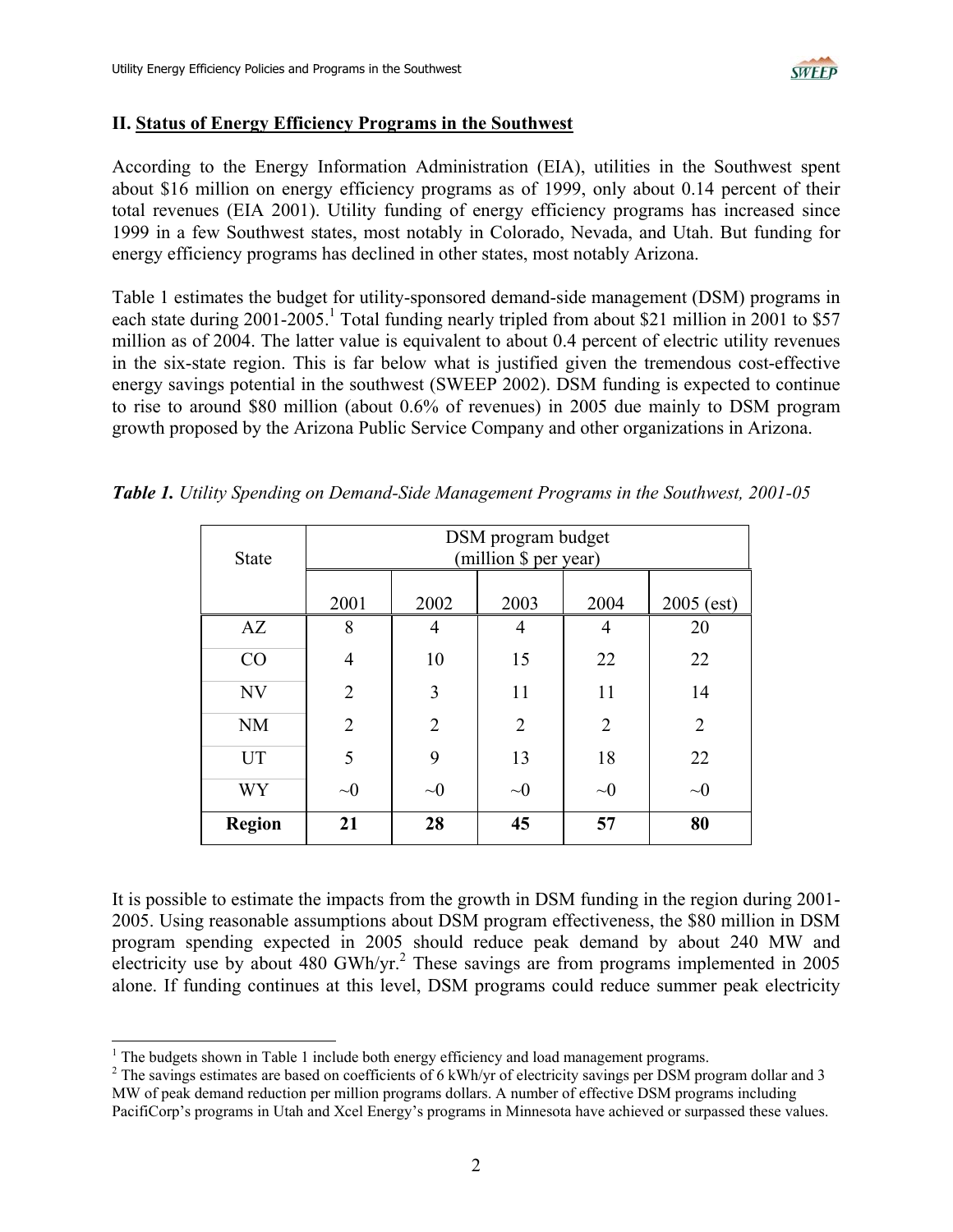

demand in the region by about  $1,870$  MW in  $2010$  and  $3,070$  $3,070$  MW in  $2015$ <sup>3</sup>. Likewise, the programs could cut electricity consumption approximately 3,700 GWh per year by 2010 and 6,100 GWh per year by 2015. Consumers could save around \$2.8 billion net over the lifetime of efficiency measures installed during 2001-2015 due to DSM programs. Furthermore, this level of electricity savings could cut water use by about 3.0 billion gallons per year and cut  $CO<sub>2</sub>$ emissions by about 4.9 million tons per year by 2015. To reiterate, these estimates assume the total DSM program budget in the region remains constant at \$80 million during 2005-2015. The energy savings as well as economic and environmental benefits would be even greater if DSM budgets continue to grow in the future.

#### **Arizona**

Utilities in Arizona reported spending \$6.4 million on DSM programs in 1999 (EIA 2001b). Utility restructuring policies and rules were developed in Arizona during 1996-2000. During this period, the Arizona Corporation Commission (ACC) instructed utilities to include a Systems Benefit Charge (SBC) in their restructuring plans. The SBC was intended to fund renewable energy, energy efficiency, low-income assistance, nuclear fuel disposal, and power plant decommissioning programs.

In May 2000, the ACC adopted an Environmental Portfolio Standard (EPS) that requires utilities to derive at least 1.1 percent of their electric power from new solar and other renewable energy sources by 2007. Half of this renewable generation must come from solar electric technologies. To support this renewable energy mandate, utilities were allowed and encouraged to transfer SBC funds, with the exception of low-income assistance programs, to the EPS budget. In recent years, the EPS budget of the regulated utilities was \$18 million per year, funded through a combination of SBC funds and an EPS surcharge.

The upshot is that while utilities in Arizona are supporting renewable energy sources, most notably solar photovoltaic power development, they were carrying out very modest energy efficiency programs as of 2004. It is estimated that electric utilities in Arizona spent only about \$4 million per year (less than 0.1 percent of their retail sales revenues) on energy efficiency programs during 2002-04. Much of this went to promotion and financial assistance for energyefficient new home construction, often tied to home builders using electric space and water heating.

This situation is expected to change starting in 2005 due to advocacy by SWEEP and Arizona's consumer advocate (RUCO). Both organizations intervened in a rate case initiated by Arizona Public Service Co. (APS) and advocated much greater funding for energy efficiency programs. In August 2004, nearly all of the parties to the rate case announced a settlement agreement that includes \$16 million in annual energy efficiency program funding starting in 2005. The agreement includes a preliminary budget allocation by program area along with an incentive mechanism for APS shareholders based on DSM program performance, capped at 10% of total DSM expenditures. The \$16 million budget is a floor on energy efficiency program spending.

<span id="page-2-0"></span> <sup>3</sup> <sup>3</sup> These savings estimates are from DSM programs implemented during 2001-2015; i.e., they exclude any savings from pre-2001 programs.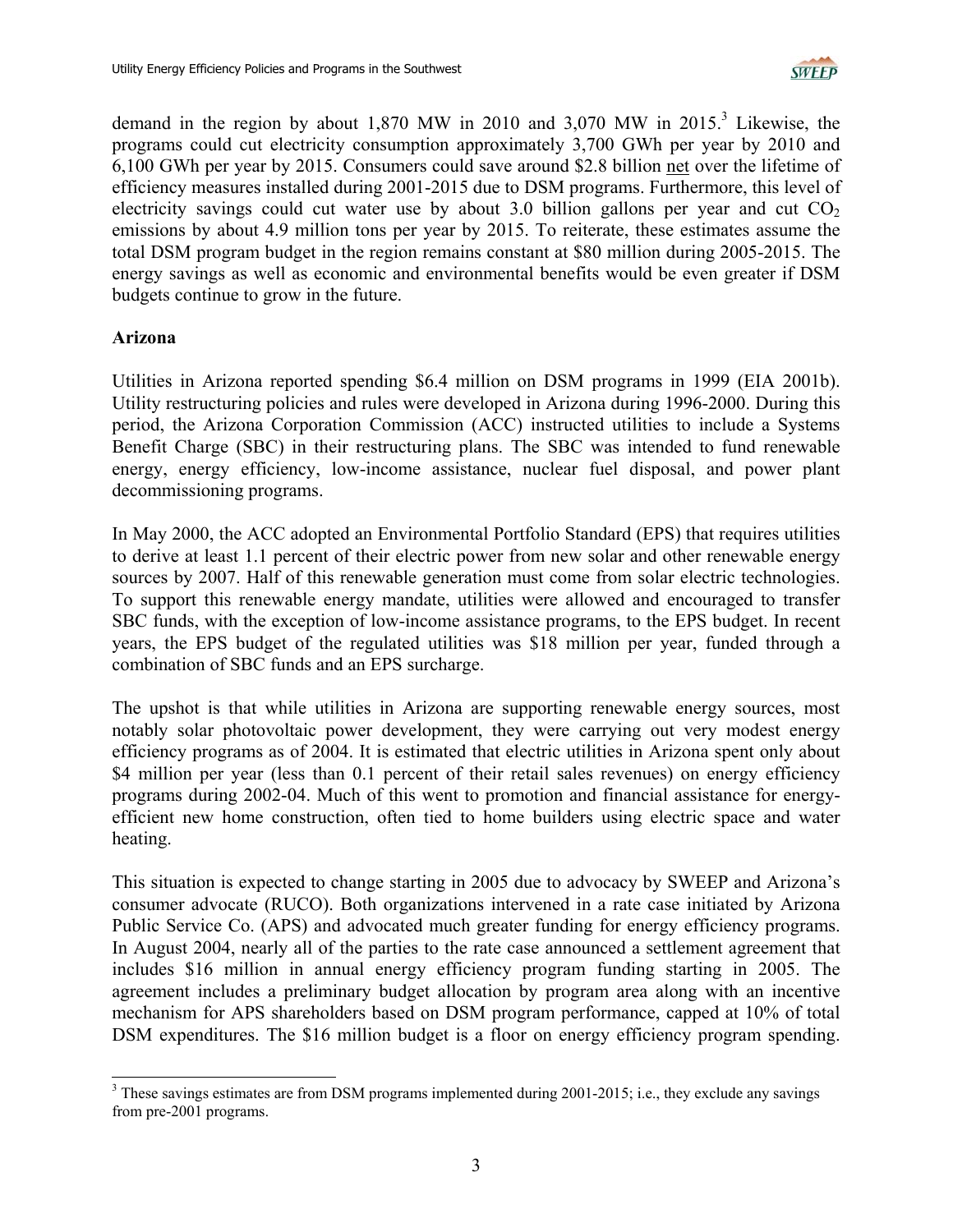

The budget could rise if additional cost-effective electricity savings opportunities are identified and approved by the Commission. In addition, a DSM program collaborative will be set up to advise APS on program design, implementation, and evaluation if the settlement is approved by the ACC. The ACC is expected to reach a decision on the DSM proposal and other elements of the rate case later this year.

DSM program funding by other electric utilities in Arizona (most notably the Salt River Project and Tucson Electric Power Co.) is also likely to rise in 2005. The ACC has convened a series of DSM workshops to discuss the potential for expanded DSM efforts and DSM policy in the state. Tucson Electric Power has offered to increase its annual DSM program funding from about \$1 million to \$3.3 million during the course of these workshops, contingent on receiving adequate funding for the EPS. The Salt River Project is also considering expanding its currently limited DSM programs. A report by the ACC staff including DSM policy recommendations is due by December 2004. In addition, Governor Napolitano convened a Renewable Energy and Energy Efficiency Working Group in August 2004 to help the state develop new initiatives for increasing the implementation of these environmentally friendly energy resources.

### **Colorado**

Colorado has not approved electric utility restructuring legislation and has no SBC in place. Legislation adopted in 2001 instructs the Public Utilities Commission (PUC) to "give the fullest possible consideration to the cost-effective implementation of new clean energy and energyefficient technologies in its consideration of generation acquisitions for electric utilities, bearing in mind the beneficial contributions such technologies make to Colorado's energy security, economic prosperity, environmental protection, and insulation from fuel price increases."<sup>4</sup>

In July 2000, the PUC accepted a settlement proposed by Xcel Energy (formerly known as Public Service of Colorado) and other parties regarding DSM programs as part of an Integrated Resource Planning proceeding. Xcel is the largest utility in Colorado and is responsible for about 60 percent of the power sold in the state. The Settlement calls for Xcel to spend up to \$75 million over five years on energy efficiency and load management programs, with a goal of reducing summer peak load in 2005 by at least 124 MW.

As it implemented this agreement, Xcel's DSM program budget grew from \$3.2 million in 2001 to about \$20 million in 2004. The utility is able to recover DSM expenditures through a DSM cost adjustment mechanism that appears on customers' utility bills. The programs the company is implementing include:

- incentives for consumers who purchase high efficiency air conditioning systems or evaporative coolers,
- air conditioner cycling load control program for households and small businesses,
- incentives for commercial and industrial energy efficiency projects that are selected through a bidding process,

<span id="page-3-0"></span> $\frac{1}{4}$ SB 01-144, effective Aug. 8, 2001.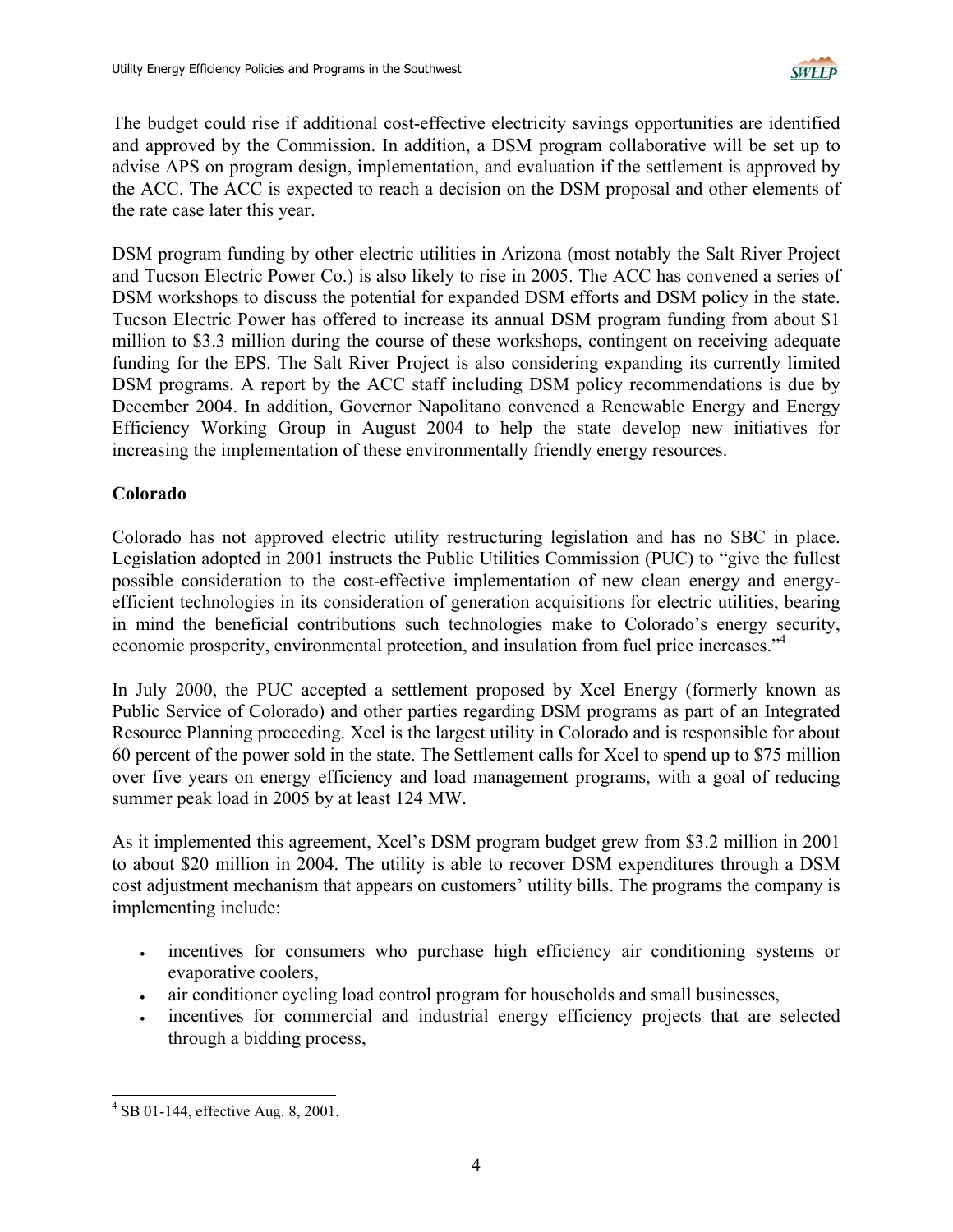

- design assistance and incentives to increase the energy efficiency of new commercial buildings, and
- retro-commissioning assistance to increase the efficiency of existing commercial buildings.

Xcel reported that it expects to exceed the 124 MW peak demand savings goal spending about \$61 million over the five-year period (Xcel Energy 2003). The company also estimates that the benefit-cost ratio for its 2001-200[5](#page-4-0) DSM programs as a whole is about  $2.45^5$  (Xcel Energy 2004). However, in spite of the effectiveness of its current DSM programs, Xcel has stated that it will end company-sponsored DSM programs by the end of 2005.

In its 2004 Least-Cost Plan submitted to the Colorado PUC, Xcel Energy did not propose extending any of the company-sponsored DSM programs underway at that time. Instead the company proposed a DSM bidding process that would enable larger scale DSM projects to participate in all-source resource solicitations that the company plans to issue. Xcel also proposed constructing a new 750 MW coal-fired power plant and requesting a waiver from bidding requirements for that plant.

DSM bidding in conjunction with the all-source solicitation process is unlikely to stimulate much (if any) additional DSM for a number of reasons. First, at Xcel's request, the PUC changed the goal of electric resource planning in Colorado from minimizing consumers' total electricity bills to minimizing electricity rates. It is more difficult for DSM projects or programs to meet this objective, compared to the objective of helping to reduce total electricity bills. Second, the bidding application is complex and the outcome is uncertain. Third, bids must provide at least 1 MW of peak demand reduction or 8,760 MWh per year of electricity savings. Interveners in the Least-Cost Resource Planning docket including SWEEP are arguing for continuation and expansion of company-sponsored DSM programs.

Some of Colorado's municipal utilities and rural electric cooperatives are conducting energy efficiency programs. The Fort Collins municipal utility adopted a new energy policy in 2003 that includes strong energy efficiency goals, namely to reduce electricity use per capita 10% and peak demand per capita 15% by 2012 (City of Ft. Collins 2003). After adopting this policy, the utility developed a DSM plan, increased its DSM budget, and launched a number of new programs. Holy Cross Energy, a cooperative based in Glenwood Springs, expanded its DSM budget and programs in 2004. In addition, Colorado Springs Utilities is developing a new energy resource strategy in 2004 that is expected to lead to the expansion of energy efficiency and DSM programs.

### **Nevada**

The investor-owned utilities in Nevada phased out DSM programs in the mid-1990s as they prepared for deregulation and restructuring. In July 1997, Nevada adopted utility restructuring legislation. But in 2001, in the midst of the western electricity crisis, the legislature repealed this

<span id="page-4-0"></span><sup>&</sup>lt;sup>5</sup> This benefit-cost ratio is based on the Total Resource Cost perspective, which accounts for all costs (utility and participant) associated with the implementation of energy efficiency measures along with the economic benefits to the utility.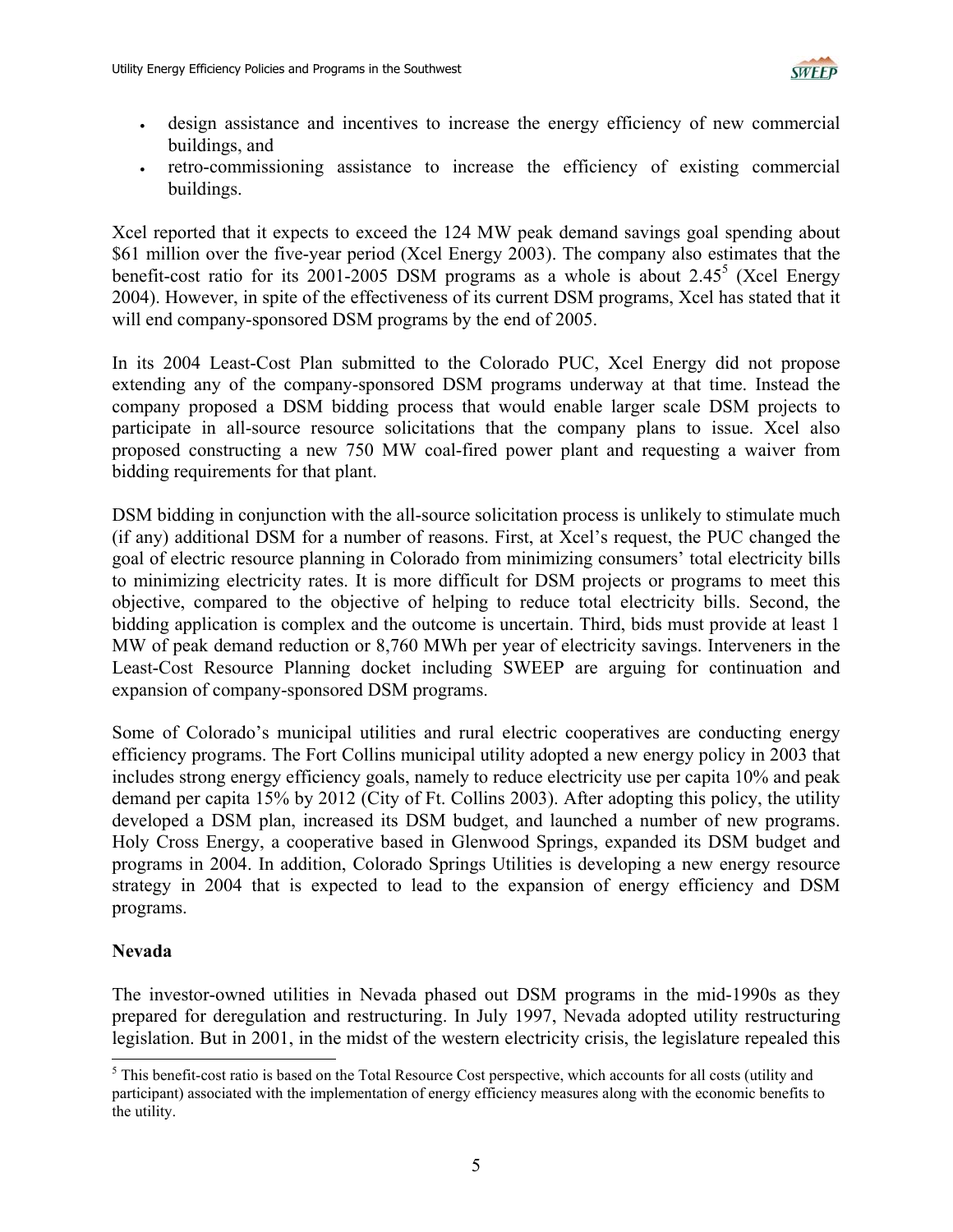

bill. Nevada Power Co. and Sierra Pacific Power Co. (which merged in 1999) were back to being vertically integrated, regulated utilities. As such the companies are required to submit Integrated Resource Plans (IRPs) every three years, a policy adopted in Nevada in 1983. DSM programs were restarted in 2001, but with a budget of only about \$2 million that year. Most of this funding was for education and promotion activities.

As part of a 2001 IRP proceeding, a collaborative process was established for developing and analyzing a wider range of DSM program options. Based on the work of the collaborative, the utilities proposed expanding their DSM programs starting in 2003. After further discussions, an agreement concerning the budget and focus of new programs was reached by all parties to the IRP proceeding. The agreement called for \$11.2 million per year in utility-funded energy efficiency and load management programs with an emphasis on peak load reduction but also significant energy savings. The Nevada PUC approved this proposal, and the new programs were launched in March 2003. These programs included:

- promotion of ENERGY STAR® appliances and lighting products,
- incentives for high efficiency air conditioning systems, air conditioner tune-ups, and duct sealing,
- a recycling program for older refrigerators,
- incentives for all types of efficiency measures implemented by businesses,
- consumer education efforts.
- technical and financial assistance to enhance low-income home weatherization in the state, and
- time-of-use rates.

The first year of program implementation was relatively successful. The utilities report saving 35 GWh/yr of electricity and reducing peak demand by 16 MW, exceeding initial projections (Balzar, Geller and Wellinghoff 2004). For 2005, Sierra Pacific Power proposed increasing its DSM budget to \$3.2 million per year, a 60% increase compared to the first year. Both utilities are proposing to implement commercial new construction programs, and Nevada Power is starting to assist Clark County (Las Vegas) schools with energy efficiency projects. Also, the utilities are modifying some of the programs launched in 2003 to enhance their performance.

The Nevada PUC approved a new policy concerning DSM cost recovery in mid-2004. The utilities are now allowed to earn their approved rate of return plus 5% (e.g., a 15% return if the approved rate is 10%) on both trial and full-scale DSM programs. This gives the utilities greater financial incentive to expand their DSM programs and introduce new programs. However, there still is not an unambiguous policy on which test to use to evaluate the economic feasibility of DSM programs in Nevada, although the Total Resource Cost test is the main test being used.

In 2004, the Nevada State Office of Energy and a Renewable Energy and Energy Conservation Task Force that was set up by the legislature jointly decided to prepare a state energy efficiency strategy. They asked the Southwest Energy Efficiency Project (SWEEP) to lead the development of this strategy, with significant input from entities in the state. The strategy is expected to be completed by the end of 2004. It could lead to new energy efficiency policy initiatives by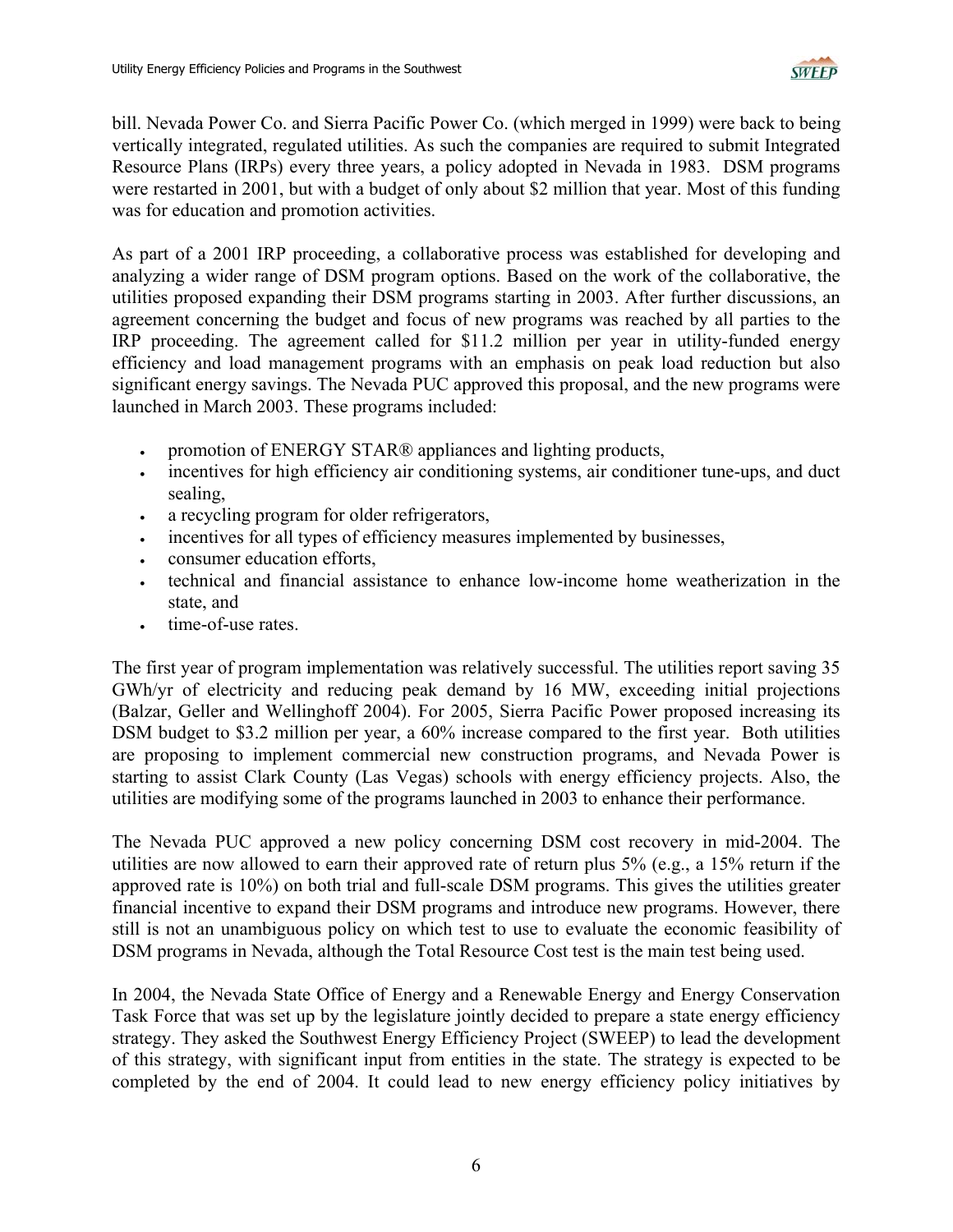

Governor Guinn and/or the legislature, which in turn could result in the expansion of utility DSM programs.

### **New Mexico**

Utilities in New Mexico reported spending about \$1.5 million on energy efficiency programs in 1998 and 1999 (EIA 2001). In April 1999, New Mexico adopted utility restructuring legislation. This law created a small SBC of 0.3 mills/kWh to fund energy efficiency, low-income assistance, renewable energy, and consumer education programs. The SBC, which totals about \$6 million statewide, was scheduled to begin in 2002. But the restructuring legislation was repealed by the legislature in the wake of the western electricity crisis.

Utilities in New Mexico are operating relatively limited energy efficiency programs. Public Service Co. of New Mexico, the largest utility in the state, only provides information on energy savings options through bill inserts and the internet. Xcel Energy, which bought Southwestern Public Service Co. (the second largest utility in the state), provides rebates for high efficiency air conditioners, low-interest loans for home retrofits, and financial incentives for a wide range of efficiency measures implemented by its commercial and industrial customers. Xcel also sells compact fluorescent lamps at a discount.

In September 2004, Governor Richardson convened a Utility Energy Efficiency Task Force in New Mexico. The main objective of the Task Force is to provide the Governor with recommendations concerning utility energy efficiency policy and programs, in order to greatly increase the efficiency of electricity and natural gas use in the state. The Task Force could influence state policy in ways that lead to expanded efficiency and DSM programs starting in 2005 or 2006.

## **Utah**

Utah has not approved electric utility restructuring legislation and has no systems benefit charge. The Utah Public Service Commission adopted IRP requirements and rules in 1992. These rules require biennial resource plans and state that the Total Resource Cost test be used to determine if DSM programs are economically justified. In May, 2000, the state utility commission established an SBC task force that was charged with evaluating the cost-effective energy efficiency potential in Utah, the success of previous utility efficiency programs, and the desirability of an SBC mechanism. The task force hired a consultant to carry out an efficiency potential study. The study concluded that there is substantial cost-effective energy savings as well as cogeneration potential in the state (Nichols and von Hippel 2001).

PacifiCorp, the main electric utility operating in the state through its Utah Power and Light subsidiary, spent only about \$2 million per year on energy efficiency programs during the late 1990s. But due in large part to the efficiency potential study and consideration of DSM programs in a rate case filed by the utility in 2001, PacifiCorp launched an expanded set of energy efficiency programs in mid-2001 including:

a residential compact fluorescent lamp distribution program;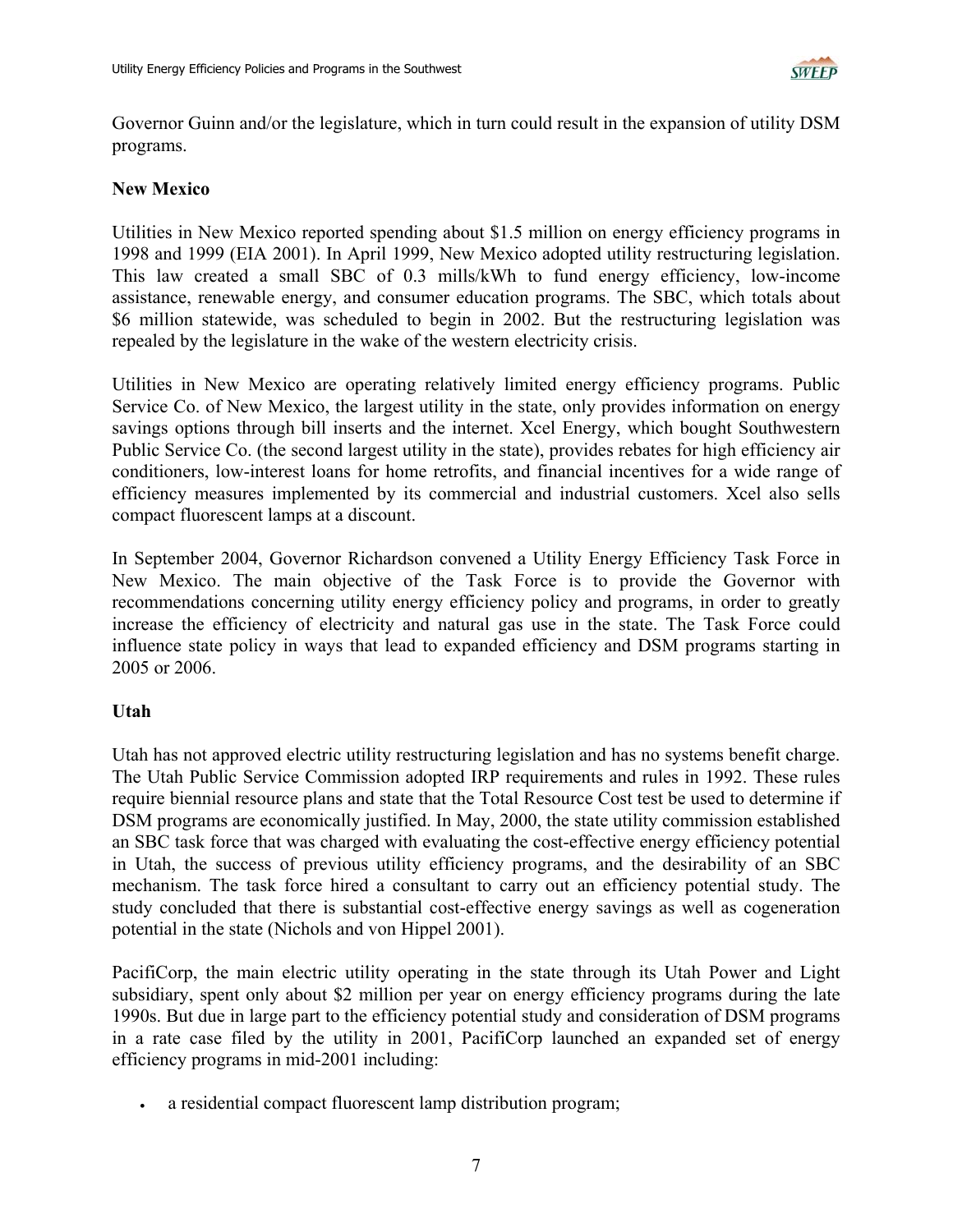

- a prescriptive rebate program for a wide range of energy-efficient lighting, HVAC, and other efficiency measures implemented by commercial and industrial customers; and
- incentive payments per unit of energy and peak demand saved for customized efficiency projects implemented by larger commercial and industrial customers.

In 2003, PacifiCorp launched three new programs—incentives on high efficiency residential air conditioners and evaporative coolers, an air conditioner cycling load control program, and second refrigerator pick-up and recycling program. These programs resulted from a collaborative DSM program development and analysis effort that PacifiCorp, SWEEP, PUC staff, and other organizations undertook in 2002.

The total budget for the utility's DSM programs grew from about \$5 million in 2001 to about \$18 million in 2004. The latter is equal to approximately 1.8% of its retail electricity sales revenues. In addition, PacifiCorp is continuing to develop new DSM programs including a residential new construction program and commercial/industrial retro-commissioning and lighting load control programs. With the initiation of these new programs, the utility is expected to spend around \$22 million  $(\sim 2.2\%$  of revenues) on its DSM programs in 2005 and even more in 2006.

PacifiCorp's DSM programs are having a significant impact. Programs implemented in 2004 are projected to save about 110 GWh/yr of electricity and cut peak demand by about 70 MW (Bumgarner 2004). The programs are very cost effective with an average levelized cost of saved energy of about \$0.02/kWh according to the utility's 2003 Integrated Resource Plan (PacifiCorp 2003).

PacifiCorp is now receiving DSM cost recovery through a tariff rider that allows the utility to charge customers for the estimated cost of PUC-approved DSM programs the year in which they are run. This policy was developed through a negotiation process among interested parties and was approved by the Utah PUC in 2003. The utility receives cost recovery only; there is no profit margin or financial incentive mechanism for utility shareholders.

In conjunction with developing the tariff rider for cost recovery, an industrial self-direction option was developed by interested parties and subsequently approved by the PUC. This policy allows larger industries to avoid paying the majority (but not all) of the DSM tariff rider if a company is investing in energy efficiency projects on its own without technical or financial support from PacifiCorp. The company must demonstrate it is doing so to PacifiCorp or its contractor. This in effect is an alternative DSM option for large industries. It is leading to some incremental investment in energy efficiency measures, but it is too early to judge how well this policy is working.

## **Wyoming**

Wyoming has not approved electric utility restructuring legislation and has no systems benefit charge or general policy on utility energy efficiency programs. PacificCorp is the largest investor-owned utility in Wyoming and is responsible for 70 percent of retail electricity sales. Although PacifiCorp has well-funded DSM programs in Utah, it is conducting very limited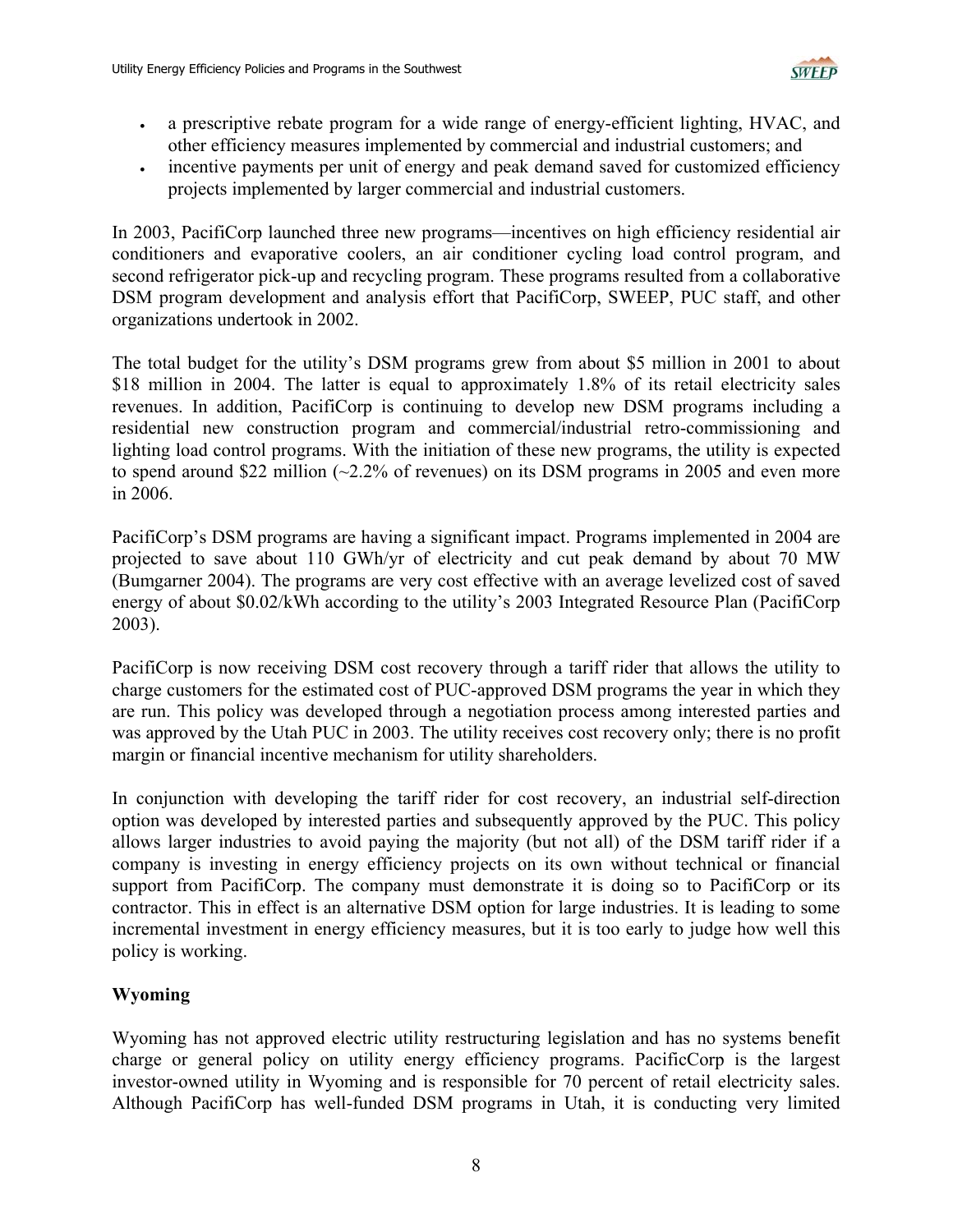

energy efficiency programs in Wyoming. These programs include free energy audits for businesses, low-interest loans for retrofit projects, and a contribution to the state's low-income weatherization program. The utility's total DSM budget in Wyoming is only about \$150,000 per year (Bumgarner 2004). However, PacifiCorp proposed expanding DSM programs in Wyoming in its 2003 Integrated Resource Plan (PacifiCorp 2003). This has not happened, however, because the state still has excess generating capacity and the state regulatory agency has not supported expansion of these programs (Bumgarner 2004).

### **III. Policy Summary**

Table 2 summarizes the key policies affecting DSM activity in each of the states. The states that have adopted most of these policies (i.e., Nevada and Utah) have higher and growing levels of DSM program spending. Conversely, the states that have not adopted these policies have minimal DSM program spending. DSM-related policies will change significantly, and DSM programs will greatly expand, if the proposed DSM settlement for Arizona Public Service Company is approved by the Arizona Corporation Commission.

| <b>Policy</b>                                | $A\mathbf{Z}$ | CO             | NM             | <b>NV</b>      | <b>UT</b>      | WY             |
|----------------------------------------------|---------------|----------------|----------------|----------------|----------------|----------------|
|                                              |               |                |                |                |                |                |
| <b>Integrated Resource Planning</b>          | No            | Yes            | No             | Yes            | Yes            | N <sub>0</sub> |
| Use of Total Resource Cost or Societal test  |               |                |                |                |                |                |
| as sole/primary cost effectiveness test      | Yes           | N <sub>o</sub> | N <sub>o</sub> | Yes            | Yes            | N <sub>0</sub> |
| Public benefits charge supporting energy     |               |                |                |                |                |                |
| efficiency programs                          | Yes           | N <sub>0</sub> | N <sub>0</sub> | N <sub>0</sub> | No             | N <sub>0</sub> |
|                                              |               |                |                |                |                |                |
| DSM cost recovery mechanism                  | Yes           | Yes            | No             | Yes            | Yes            | No             |
|                                              |               |                |                |                |                |                |
| Financial incentive for utilities            | No(1)         | No             | N <sub>o</sub> | Yes            | N <sub>0</sub> | N <sub>0</sub> |
| Collaboration<br><b>DSM</b><br>1n<br>program |               |                |                |                |                |                |
| design/analysis                              | No(1)         | N <sub>0</sub> | No             | Yes            | Yes            | No             |
|                                              |               |                |                |                |                |                |
| Industrial self-direction option             | No(1)         | N <sub>0</sub> | No             | N <sub>o</sub> | Yes            | No             |

*Table 2. Key Utility DSM Program Policies by State*

(1) The DSM policy proposed in August 2004 by Arizona Public Service Company and other parties includes a cost recovery mechanism, a performance-based financial incentive for the utility, a collaborative working group to assist with DSM program design and review, and a selfdirection option for large industries.

The details of the policies matter of course. Colorado has integrated resource planning requirements (now called least-cost resource planning), but the PUC has adopted minimization of electricity rates as the goal of resource planning. Consequently, resource planning may hinder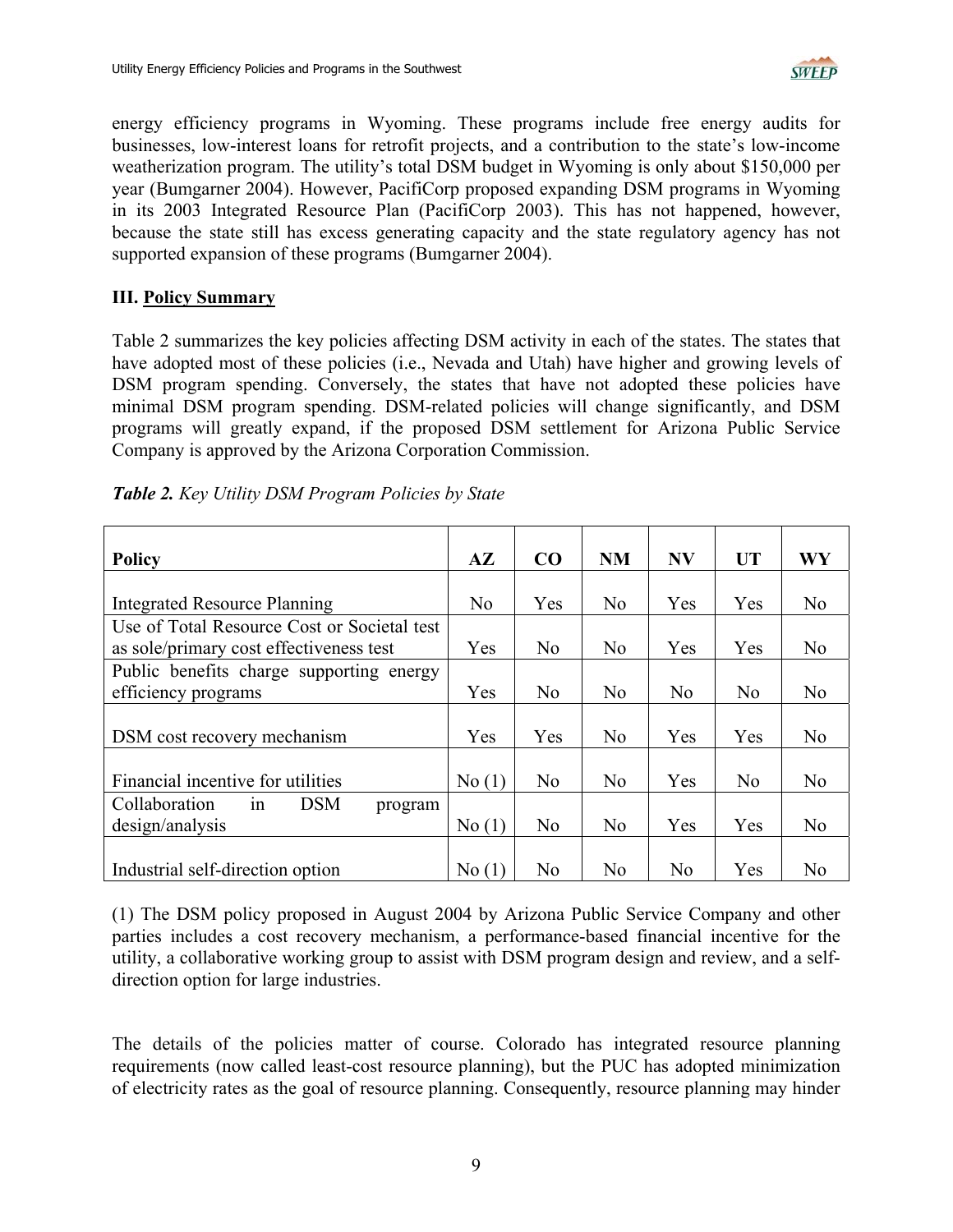

rather than help expand energy efficiency efforts in the state. Also, it is apparent from the table that adoption of "public benefits" charges is not common in the region. However, this has not been a major obstacle to energy efficiency or DSM program activity.

### **IV. The Human Factor**

Public policy (good, bad, or absent) is influencing the scale and nature of utility energy efficiency efforts in the region. But certain individuals are also playing a critical role. There have been "champions" for expanded energy efficiency efforts in Arizona, Nevada, and Utah, either in the state energy office or in the consumer advocate's office. Also, there have been very supportive individuals in key positions within PacifiCorp and the Nevada utilities. These individuals are committed to developing and implementing effective DSM programs, as well as a supportive policy framework.

On the other hand, certain individuals in Colorado, in particular members of the state PUC and a key policy maker within Xcel Energy, have been hostile to utility energy efficiency programs. These individuals have hindered the development of supportive polices and effective DSM programs in the state.

Public interest groups, and individuals within them, are also influencing utility energy efficiency efforts in the Southwest. In recent years, SWEEP has been the principal public interest organization advocating the expansion of utility energy efficiency programs and assisting with program design. Prior to the founding of SWEEP in September 2001, Western Resource Advocates (previously known as the Land and Water Fund of the Rockies) served as the primary advocacy group for DSM efforts. Both organizations have had a significant impact on energy efficiency policies and programs in the region.

### **V. Conclusion**

Utility DSM and energy efficiency programs are on the rise in the Southwest. The total budget for these programs increased from about \$21 million in 2001 to \$57 million in 2004, a compound growth rate of nearly 40% per year. DSM program funding is expected to increase to around \$80 million in 2005. In spite of this rapid growth, DSM program funding as of 2005 will equal only about 0.6% of total electric utility revenues for the region as a whole. For comparison, the leading utilities (including PacifiCorp in Utah) are devoting 2-3% of their revenues to DSM programs.

The growth of DSM programs is underpinned by technical factors including the disappearance of excess generating capacity, declining utility load factors, and rising natural gas prices. But certain policies are spurring the development and implementation of DSM and energy efficiency programs as well. These policies include integrated resource planning requirements, use of the Total Resource Cost or Societal Cost test to determine the economic feasibility of DSM programs, and convenient DSM cost recovery mechanisms. Utility shareholders have a financial incentive for implementing DSM programs in one state (Nevada) and an incentive mechanism is under consideration in a second state (Arizona).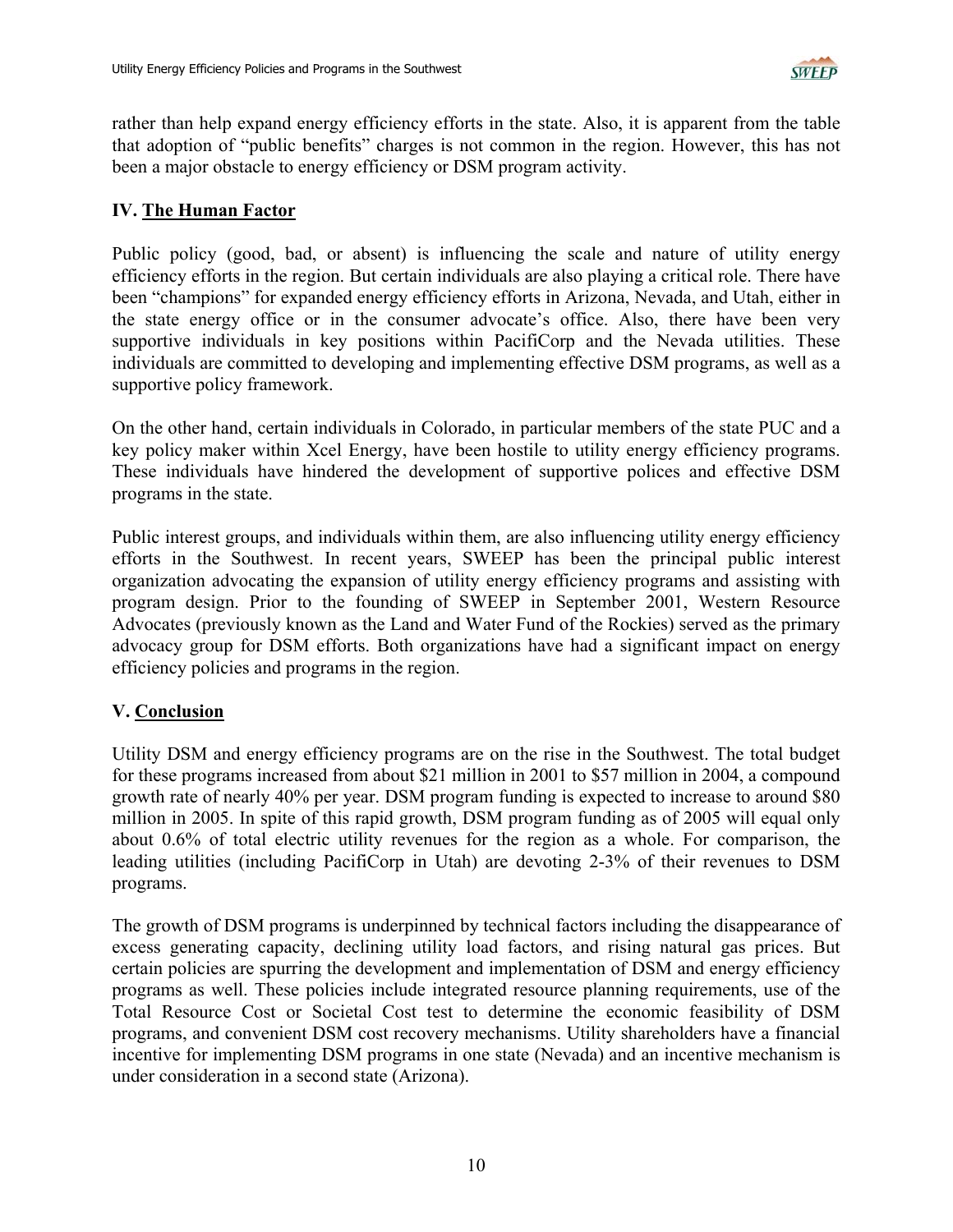

While public policies are important, so is the existence of "champions" in state government, the utilities, and in public interest groups. These individuals are the major force behind the adoption of favorable public policies as well as expansion of DSM program budgets. In addition, these individuals have established DSM program design and analysis collaboratives that are contributing to program development and enhancement. Last but not least, committed utility staff and contractors are crucial for the implementation of effective DSM programs.

DSM has become a significant resource in the region. The \$80 million expected to be spent on these programs in 2005 alone should reduce peak demand by about 240 MW and cut electricity use by about 480 GWh/yr. If the regional DSM budget remains constant at \$80 million per year, DSM programs implemented during 2001-2015 could reduce peak demand in 2015 by over 3,000 MW and electricity consumption that year by over 6,000 GWh/yr.

This is a good start, but much more can and should be done. Additional policy reform is needed to support the continued growth of utility DSM programs in the region, especially in Colorado, New Mexico, and Wyoming. Furthermore, program funding and scope should be expanded in all states in order to derive the maximum economic and environmental benefit from this attractive clean energy resource.